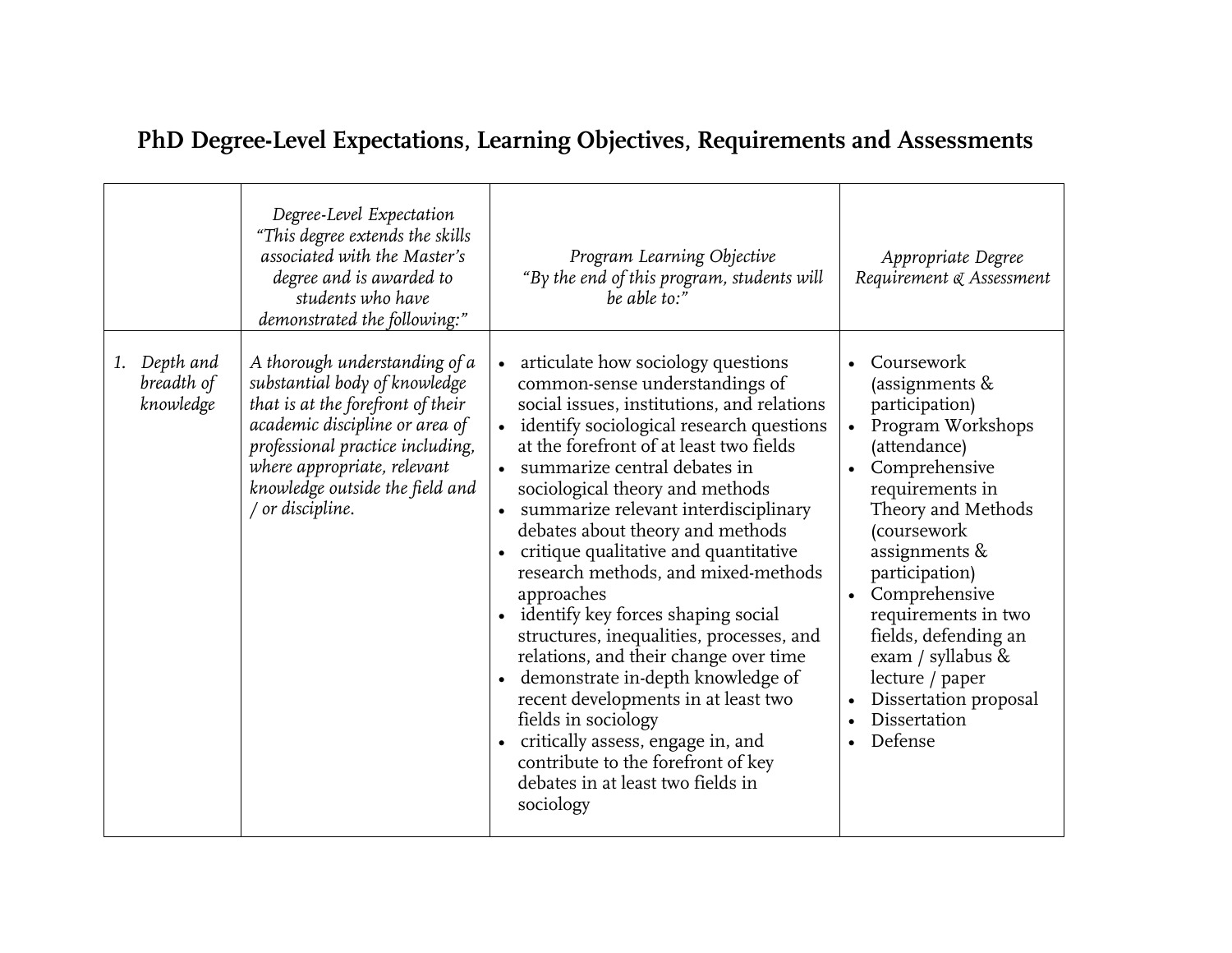| Research &<br>a) The ability to<br>2.<br>scholarship<br>conceptualize, design, and<br>implement research for the<br>generation of new knowledge,<br>applications, or understanding<br>at the forefront of the<br>discipline, and to adjust the<br>research design or methodology<br>in light of unforeseen<br>problems;<br>b) The ability to make<br>informed judgments on<br>complex issues in specialist<br>fields, sometimes requiring<br>new methods; and<br>$c)$ The ability to produce<br>original research, or other<br>advanced scholarship, of a<br>quality to satisfy peer review,<br>and to merit publication | offer an advanced critique of the<br>research strategies and logics employed<br>in specific texts<br>articulate a research question that<br>$\bullet$<br>advances knowledge and<br>understanding at the forefront of the<br>discipline<br>conduct advanced library research to<br>$\bullet$<br>locate literatures relevant to a research<br>question<br>synthesize and critique literatures<br>relevant to a research question<br>identify gaps in literatures relevant to a<br>$\bullet$<br>research question<br>conceptualize and design a program of<br>$\bullet$<br>research to address a research question<br>conduct empirical research projects,<br>involving appropriate data collection<br>and analysis strategies<br>adjust research methods to address<br>unanticipated circumstances<br>reflexively consider research ethics<br>$\bullet$<br>issues and abide by ethics protocols<br>advance scholarship by contributing<br>original research that merits<br>publication | Coursework<br>$\bullet$<br>(assignments $&$<br>participation)<br>Comprehensive<br>$\bullet$<br>requirements in<br>Theory and Methods<br>(coursework<br>assignments &<br>participation)<br>Comprehensive<br>$\bullet$<br>requirements in two<br>fields, defending an<br>exam / syllabus &<br>lecture / paper<br>Dissertation proposal<br>$\bullet$<br>Dissertation<br>Defense |
|--------------------------------------------------------------------------------------------------------------------------------------------------------------------------------------------------------------------------------------------------------------------------------------------------------------------------------------------------------------------------------------------------------------------------------------------------------------------------------------------------------------------------------------------------------------------------------------------------------------------------|--------------------------------------------------------------------------------------------------------------------------------------------------------------------------------------------------------------------------------------------------------------------------------------------------------------------------------------------------------------------------------------------------------------------------------------------------------------------------------------------------------------------------------------------------------------------------------------------------------------------------------------------------------------------------------------------------------------------------------------------------------------------------------------------------------------------------------------------------------------------------------------------------------------------------------------------------------------------------------------|------------------------------------------------------------------------------------------------------------------------------------------------------------------------------------------------------------------------------------------------------------------------------------------------------------------------------------------------------------------------------|
|--------------------------------------------------------------------------------------------------------------------------------------------------------------------------------------------------------------------------------------------------------------------------------------------------------------------------------------------------------------------------------------------------------------------------------------------------------------------------------------------------------------------------------------------------------------------------------------------------------------------------|--------------------------------------------------------------------------------------------------------------------------------------------------------------------------------------------------------------------------------------------------------------------------------------------------------------------------------------------------------------------------------------------------------------------------------------------------------------------------------------------------------------------------------------------------------------------------------------------------------------------------------------------------------------------------------------------------------------------------------------------------------------------------------------------------------------------------------------------------------------------------------------------------------------------------------------------------------------------------------------|------------------------------------------------------------------------------------------------------------------------------------------------------------------------------------------------------------------------------------------------------------------------------------------------------------------------------------------------------------------------------|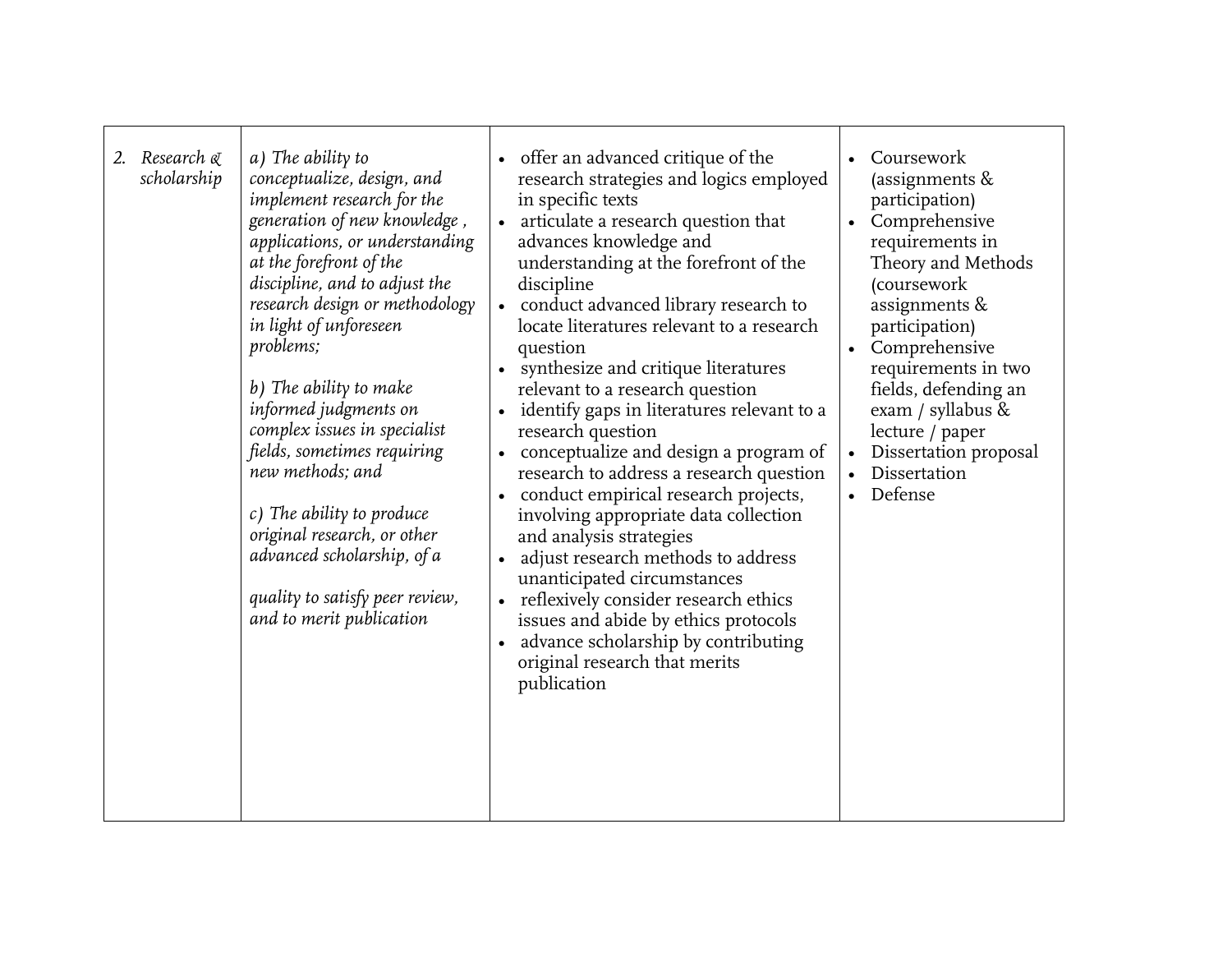| 3. Level of<br>application<br>of know-<br>ledge | The capacity to:<br>a) Undertake pure and / or<br>applied research at an<br>advanced level; and<br>b) Contribute to the<br>development of academic or<br>professional skills, techniques,<br>tools, practices, ideas, theories,<br>approaches, and / or materials                                         | contribute to advanced research and<br>development of paradigms, concepts,<br>approaches, and methods<br>• contribute to the analysis of<br>sociological dimensions of societal<br>issues, locally and globally<br>assess competing evidence and draw<br>evidence-informed conclusions<br>• critically evaluate research by others                                                                                      | Coursework<br>(assignments $&$<br>participation)<br>Comprehensive<br>$\bullet$<br>requirements in<br>Theory and Methods<br>(coursework<br>assignments $\&$<br>participation)<br>Comprehensive<br>$\bullet$<br>requirements in two<br>fields, defending an<br>exam / syllabus &<br>lecture / paper<br>Dissertation proposal<br>Dissertation<br>Defense |
|-------------------------------------------------|-----------------------------------------------------------------------------------------------------------------------------------------------------------------------------------------------------------------------------------------------------------------------------------------------------------|-------------------------------------------------------------------------------------------------------------------------------------------------------------------------------------------------------------------------------------------------------------------------------------------------------------------------------------------------------------------------------------------------------------------------|-------------------------------------------------------------------------------------------------------------------------------------------------------------------------------------------------------------------------------------------------------------------------------------------------------------------------------------------------------|
| Professional<br>4.<br>capacity/<br>autonomy     | a) The qualities and<br>transferable skills necessary for<br>employment requiring the<br>exercise of personal<br>responsibility and largely<br>autonomous initiative in<br>complex situations;<br>b) The intellectual<br>independence to be<br>academically and<br>professionally engaged and<br>current; | · balance academic and non-academic<br>activities<br>• map out comprehensive field plans<br>that will complement dissertation plans<br>• manage time within graduate courses<br>to complete readings and assignments<br>present references and bibliographic<br>information in a standardized format<br>select a supervisory committees for<br>$\bullet$<br>comprehensive fields and for a<br>dissertation<br>$$ cont'd | Coursework<br>$\bullet$<br>(assignments &<br>participation)<br>Program Workshops<br>$\bullet$<br>(attendance)<br>Comprehensive<br>$\bullet$<br>requirements in<br>Theory and Methods<br>(coursework<br>assignments $\&$<br>participation)<br>Comprehensive<br>$\bullet$                                                                               |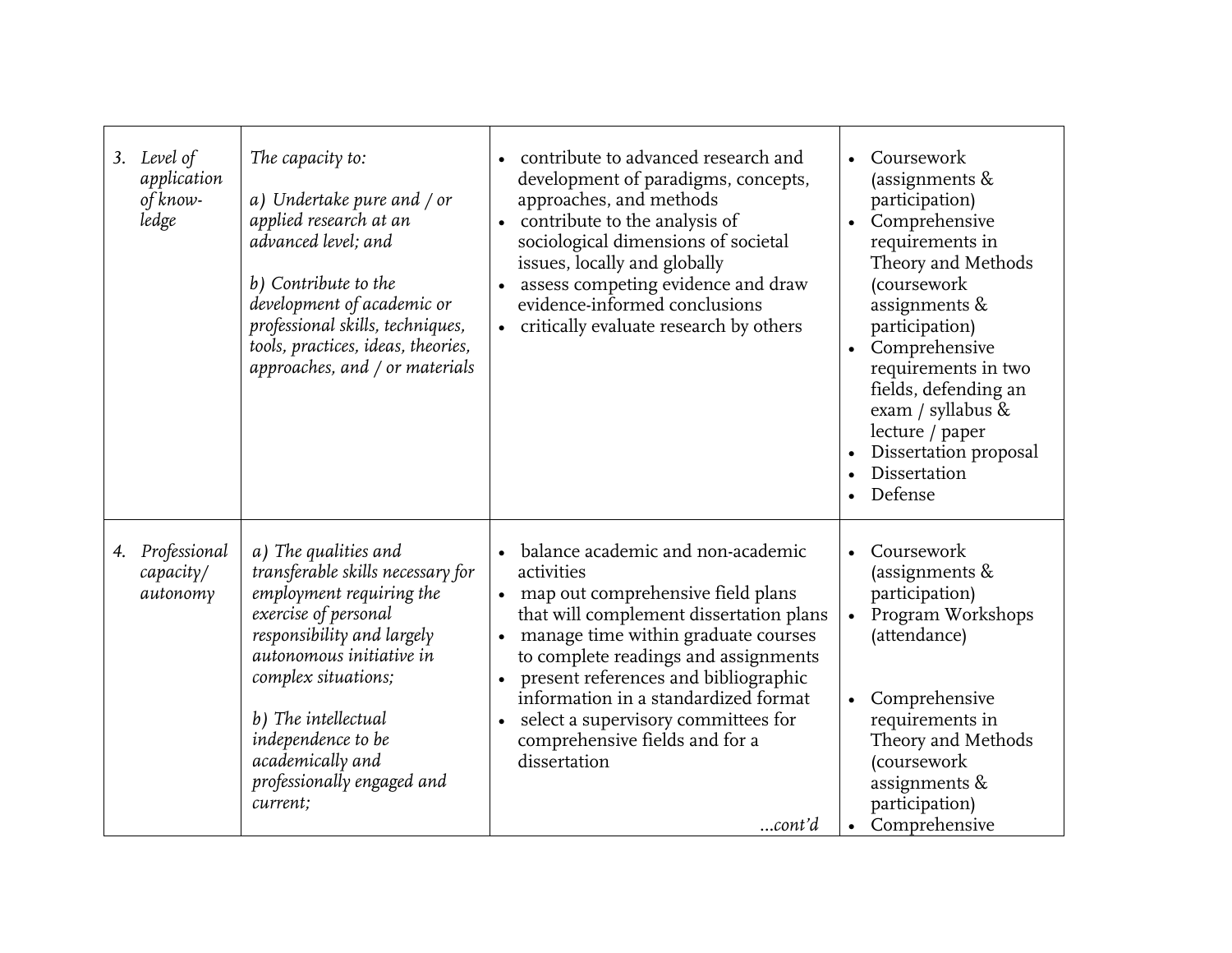|                                          | $c)$ The ethical behaviour<br>consistent with academic<br>integrity and the use of<br>appropriate guidelines and<br>procedures for responsible<br>conduct of research; and<br>d) The ability to evaluate the<br>broader implications of<br>applying knowledge to<br>particular contexts. | • communicate professionally with<br>peers, faculty, and particularly the<br>supervisory committee<br>• plan a substantial project, within the<br>Program's expected timelines<br>carry out a substantial project,<br>$\bullet$<br>autonomously proposing initiatives to a<br>supervisory committee<br>express implications of comprehensive<br>fields and dissertation research<br>abide by principles of academic<br>honesty<br>abide by Tri-Council ethics policies<br>explain at an advanced level how<br>reflexivity enters into research ethics | requirements in two<br>fields, defending an<br>exam / syllabus $\&$<br>lecture / paper<br>Dissertation proposal<br>Dissertation<br>Defense                                                                                                                                       |
|------------------------------------------|------------------------------------------------------------------------------------------------------------------------------------------------------------------------------------------------------------------------------------------------------------------------------------------|-------------------------------------------------------------------------------------------------------------------------------------------------------------------------------------------------------------------------------------------------------------------------------------------------------------------------------------------------------------------------------------------------------------------------------------------------------------------------------------------------------------------------------------------------------|----------------------------------------------------------------------------------------------------------------------------------------------------------------------------------------------------------------------------------------------------------------------------------|
| 5. Level of<br>communica-<br>tion skills | The ability to communicate<br>complex and / or ambiguous<br>ideas, issues and conclusions<br>clearly.                                                                                                                                                                                    | • formulate an argument in relation to<br>its expected audience's interests and<br>level of knowledge<br>carry out a range of writing projects,<br>including a Proposal and a<br>Dissertation, involving analysis of<br>ambiguities and formulation of<br>complex ideas<br>use spelling, syntax, and grammar<br>correctly<br>answer questions effectively, including<br>by negotiating with a questioner<br>participate in an advanced oral<br>discussion / debate with peers in a<br>classroom setting<br>$$ cont'd                                  | Coursework<br>(assignments &<br>participation)<br>Comprehensive<br>requirements in Theory<br>and Methods<br>(coursework<br>assignments $\&$<br>participation)<br>Comprehensive<br>$\bullet$<br>requirements in two<br>fields<br>Dissertation proposal<br>Dissertation<br>Defense |